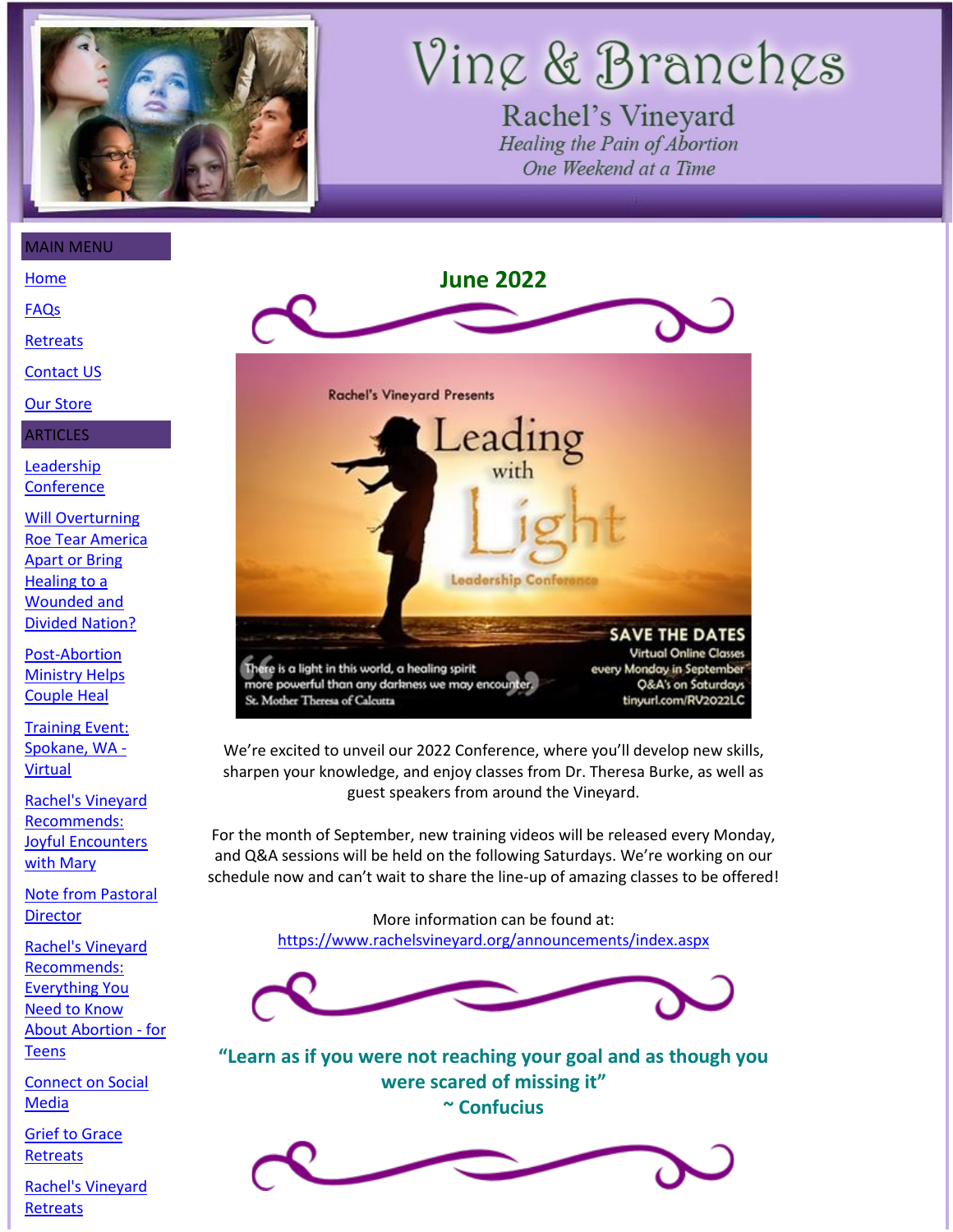## <span id="page-1-0"></span>**Will overturning Roe tear America apart ... or bring healing to a wounded and divided nation?** Written by Kevin Burke, LSW & Theresa Burke, Ph.D.

Editor's note: This article is a Pregnancy Help News original. Kevin Burke, LSW, is a pastoral associate of Priests [for Life](https://www.endabortion.us/) and co-founder of [Rachel's Vineyard](https://rachelsvineyard.org/). An expert on men and abortion loss, he is the author of Tears of the Fisherman and co-author of Rivers of Blood/Oceans of Mercy. Theresa Burke, Ph.D., is the founder of Rachel's Vineyard and a pastoral associate of Priests for Life. She is the coauthor of Forbidden Grief and Rivers of Blood, Oceans of Mercy. Heartbeat International manages the Abortion Pill Rescue® Network (APRN) and Pregnancy Help News. More abortion recovery resources are available [HERE.](https://www.heartbeatinternational.org/stay-connected/life-links#abortionrecovery)

Michelle Goldberg [writes](https://www.nytimes.com/2022/05/06/opinion/roe-abortion-culture-war.html) in the New York Times that the end of Roe is going to, "Tear America Apart."

"The death of Roe," she writes, "will intensify our national animus…You think we hate each other now? Just wait…"

While this may be typical fear porn from the media, it does reveal how abortion continues to be an emotionally charged and divisive issue in our nation.

What Goldberg fails to understand is the connection of our "national animus" to the abortion procedure itself. The emotional fireworks that accompany this issue in the public square are often fueled by the complicated grief and other powerful feelings that accompany the experience of abortion loss.

The Washington Post [shares](https://www.washingtonpost.com/dc-md-va/2022/05/07/wooten-holway-protest-justice-kavanaugh-neighbor/) a profile of Lacie Wooten-Holway who organized a protest at the home of Supreme Court Justice Brett M. Kavanaugh. Justifying the need to protest at Kavanagh's private residence, Wooten-Holway said, "We're about to get doomsday, so I'm not going to be civil to that man at all."

We learn that she had two previous abortions, the second a [chemical abortion,](https://www.priestsforlife.org/kevinburke/blog/index.php/2017/04/11/the-abortion-pill-the-psychological-experience-of-labor-and-delivery-in-the-home/) and is a survivor of sexual assault. Post reporter Ellie Silverman observed that Wooten-Holway "cannot separate the politics from the personal." This observation is unintentionally revealing.

With a natural experience of death there is normally an opportunity to acknowledge that there has been a loss and find support moving through that experience. There are religious rituals, family and social supports, expressions of concern and compassion that all help in the grieving process.

After an abortion, emotions often remain shrouded in shame and secrecy.

At AbortionTestimony.com a woman named Aimee [laments](https://www.silentnomoreawareness.org/testimonies/testimony.aspx?ID=3568), "Every time I look at my children I have now, I think about that little face I never saw and the child I have never known."

At times this grief and pain seek an outlet. This may be manifest in symptoms such as, anxiety, depression, and immune system disorders. Sometimes the need to suppress and cope with this pain can lead to different forms of self-medication with drugs, food, promiscuity, and other impulsive behaviors.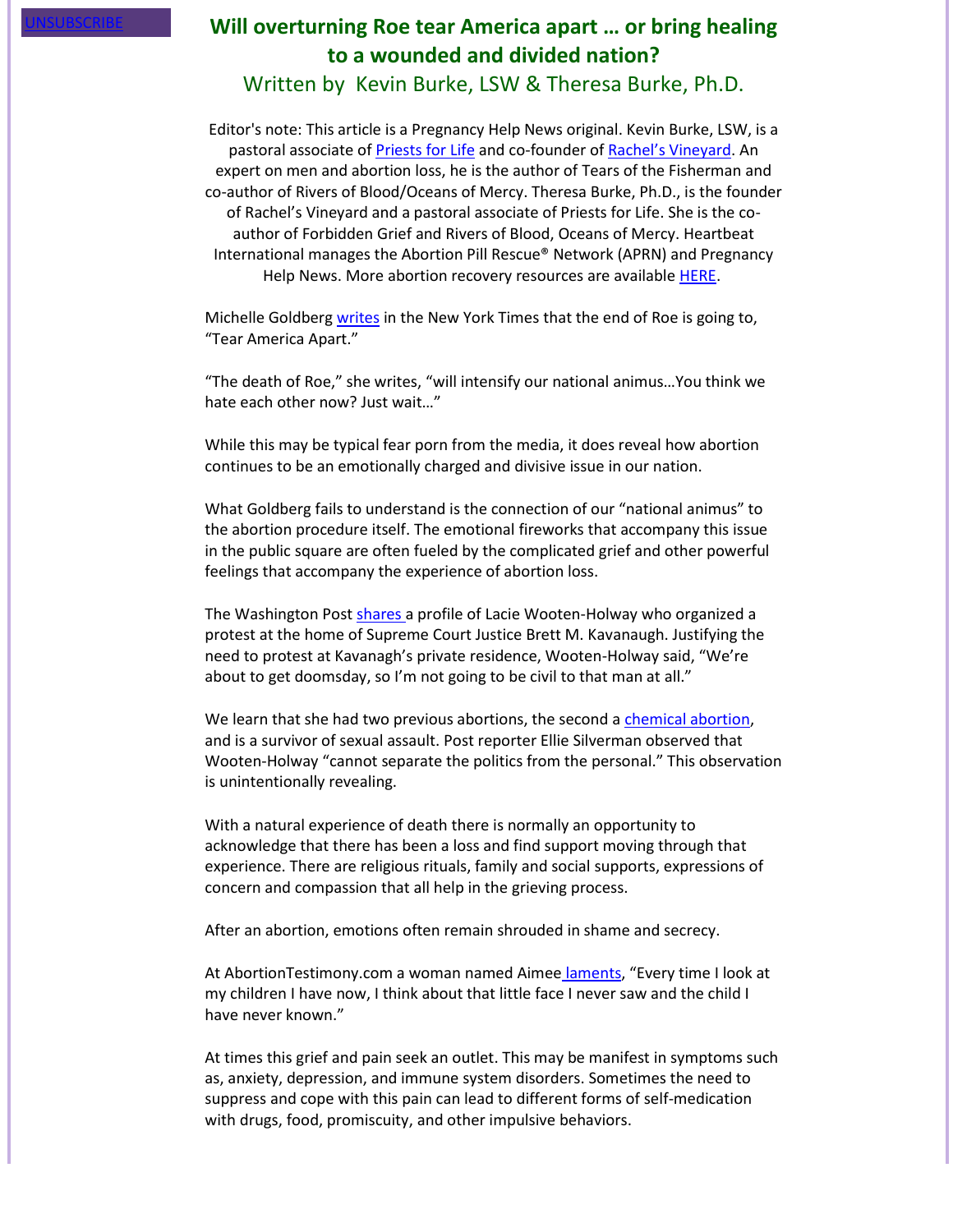Other women, like Wooten-Holway, [and men,](http://tearsofthefisherman.org/) can redirect the powerful feelings associated with an abortion experience into an intense commitment to defend abortion rights, framing any limitations on abortion as a doomsday scenario.

Like a fragile dam holding back a mighty river, denial of personal abortion loss often requires a continual reinforcement of energy devoted to justifying the abortion decision, accompanied by an intense conviction to respond aggressively to any threats to unlimited access to abortion.

[Leslie Blackwell](https://www.silentnomoreawareness.org/testimonies/testimony.aspx?ID=3657) discovered she was pregnant right after she landed her dream job as a TV talk show host. After her abortion, Blackwell threw herself into work creating the façade of the perfect young career girl, who had it all together. But beneath the public posture, she was paying a high price for her denial:

"I was drinking, drugging, and sleeping around … self-destructing. Trying to validate my choices, I became a strong pro-abortion supporter and at times militant with anyone who didn't agree with my opinion."

Abortion as a re-enactment of abuse:

Wooten-Holway's experience of sexual assault may also be contributing to her intense abortion rights activism. Keep in mind, the abortion procedure can be experienced by some women with past sexual trauma as a type of re-enactment of [abuse.](https://www.prolifeproducts.org/forbidden-grief) The intimately invasive procedure can recreate the painful experience of intrusion, helplessness, and powerlessness that accompany sexual assault and abuse.

As we read in her story, failure to heal the emotional and spiritual wounds of abortion and [other abuse](https://grief-to-grace-lsi.squarespace.com/) can lead to the re-creation of the relationship patterns and other dynamics leading to additional abuse and abortions.

There is another way: a path that leads to reconciliation, healing, and peace.

An [abortion healing program](https://www.silentnomoreawareness.org/search/index.aspx) can help restore the damaged relationship with the aborted child or children, and reduce the power of the symptoms suffered after abortion. This restoration of a strong emotional and spiritual relationship with the aborted child (or children) is the foundation of the recovery process.

Healing a divided nation:

This excerpt from the Supreme Court draft by Justice Samuel Alito, which was leaked to Politico, reveals that what is tearing our country apart is not the possible death of Roe, but the 1973 Roe v. Wade decision itself:

"Roe was egregiously wrong from the start. Its reasoning was exceptionally weak, and the decision has had damaging consequences. And far from bringing about a national settlement of the abortion issue, Roe … enflamed debate and deepened division."

The [shockwaves](https://www.silentnomoreawareness.org/shockwaves/default.aspx) that spread across our nation from that tragic decision are not only rooted in bad law and social engineering by activist judges.

Abortion intimately wounds women, men, relationships, and families. The failure to acknowledge and heal these wounds has contributed in a powerful way to the poisoning of our national discourse and the divisions within our great Republic.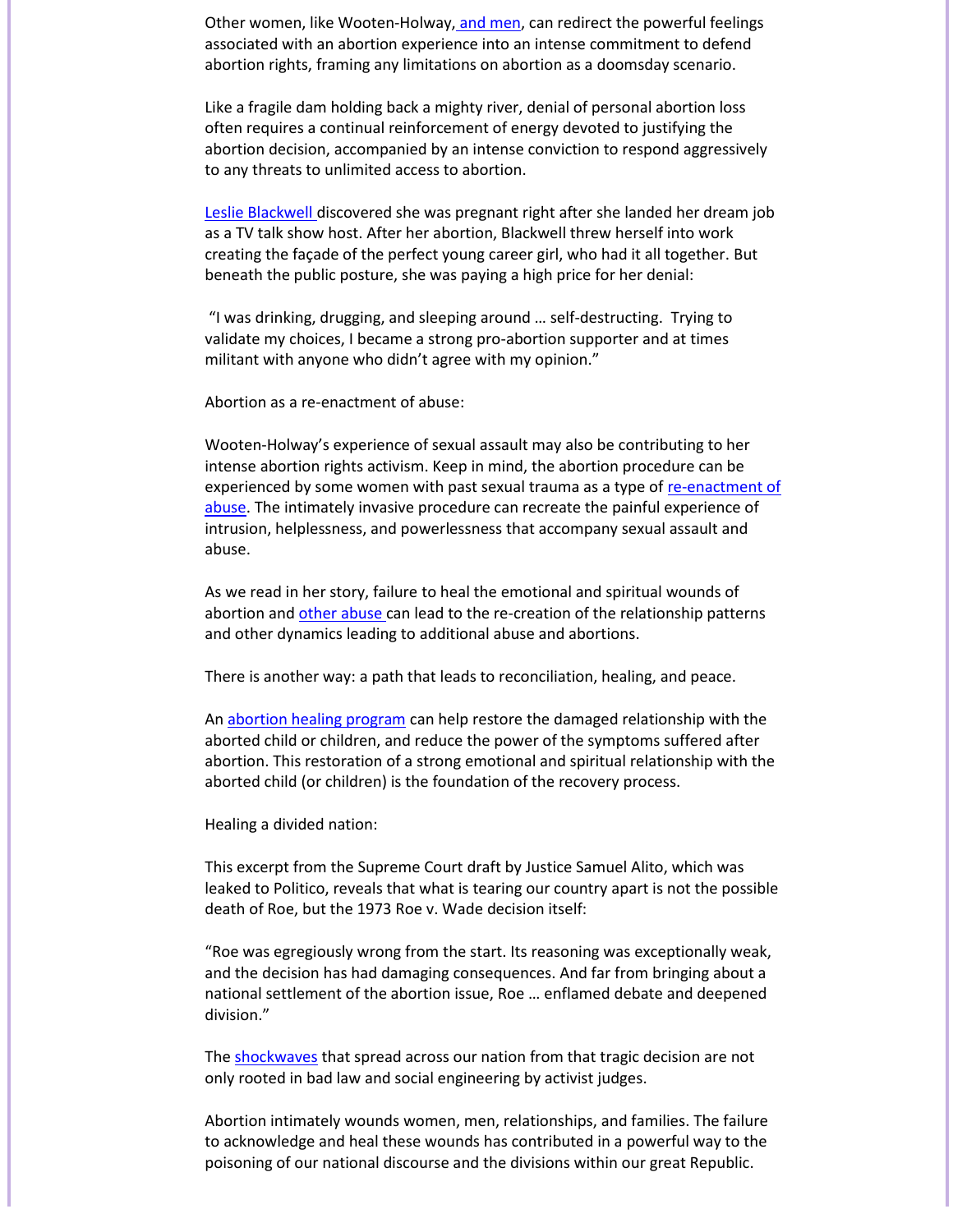God willing, soon Roe will die, and we can begin a time of national reconciliation and healing.

Original article can be found here: [Will overturning Roe tear America](https://pregnancyhelpnews.com/will-overturning-roe-tear-america-apart-or-bring-healing-to-a-wounded-and-divided-nation) apart … or [bring healing to a wounded and divided nation? \(pregnancyhelpnews.com\)](https://pregnancyhelpnews.com/will-overturning-roe-tear-america-apart-or-bring-healing-to-a-wounded-and-divided-nation)



<span id="page-3-0"></span>On a trip to Mexico, her parents' homeland, Rosemary Medeiros was visiting a chapel for adoration when she heard a voice say, "I have forgiven you; now forgive yourself."

"I walked out shocked," she said. "I knew in my heart it was the abortion I'd had 33 years earlier."

When she was just out of high school and still living with her parents, Rosemary had become pregnant the first time she slept with her now husband, Joey. Ashamed and terrified that her father would throw her out, she and Joey had gone to a clinic for an abortion.

"I walked out of there feeling so empty," she said. "It changed everything about me."

After her experience in Mexico and back in the United States, Rosemary started listening to Catholic Radio.

There she heard about Rachel's Vineyard, a nationwide ministry that runs weekend retreats for women and men who seek healing after abortion.

She asked Joey to join her for the Friday-through-Sunday retreat in Sonoma County, north of San Francisco.

"Initially, I thought, 'That's so far in the past, why do we have to revisit it?' " Joey said. "But I wanted to support her, so I went. And it was a very healing experience. I was able to absorb and feel what had happened. Until then, I didn't know how to deal with the hurt."

The secret the two of them had shared for decades was now out in the open: They told their four grown

children. And Rosemary began telling her story to help After the Choice, a ministry of the Oakland, Calif.,

diocese, spread the word about healing after abortion. After the Choice connects women and men suffering

from post-abortion guilt and regret with spiritual healing, mostly at Rachel's Vineyard weekend retreats.

Rachel's Vineyard began in 1986 with a post-abortion support group. Now a ministry of Priests for Life, it is a nonprofit offering more than 1,000 retreats annually around the world. The retreat costs about \$130 per attendee, depending on the location, though scholarships are available.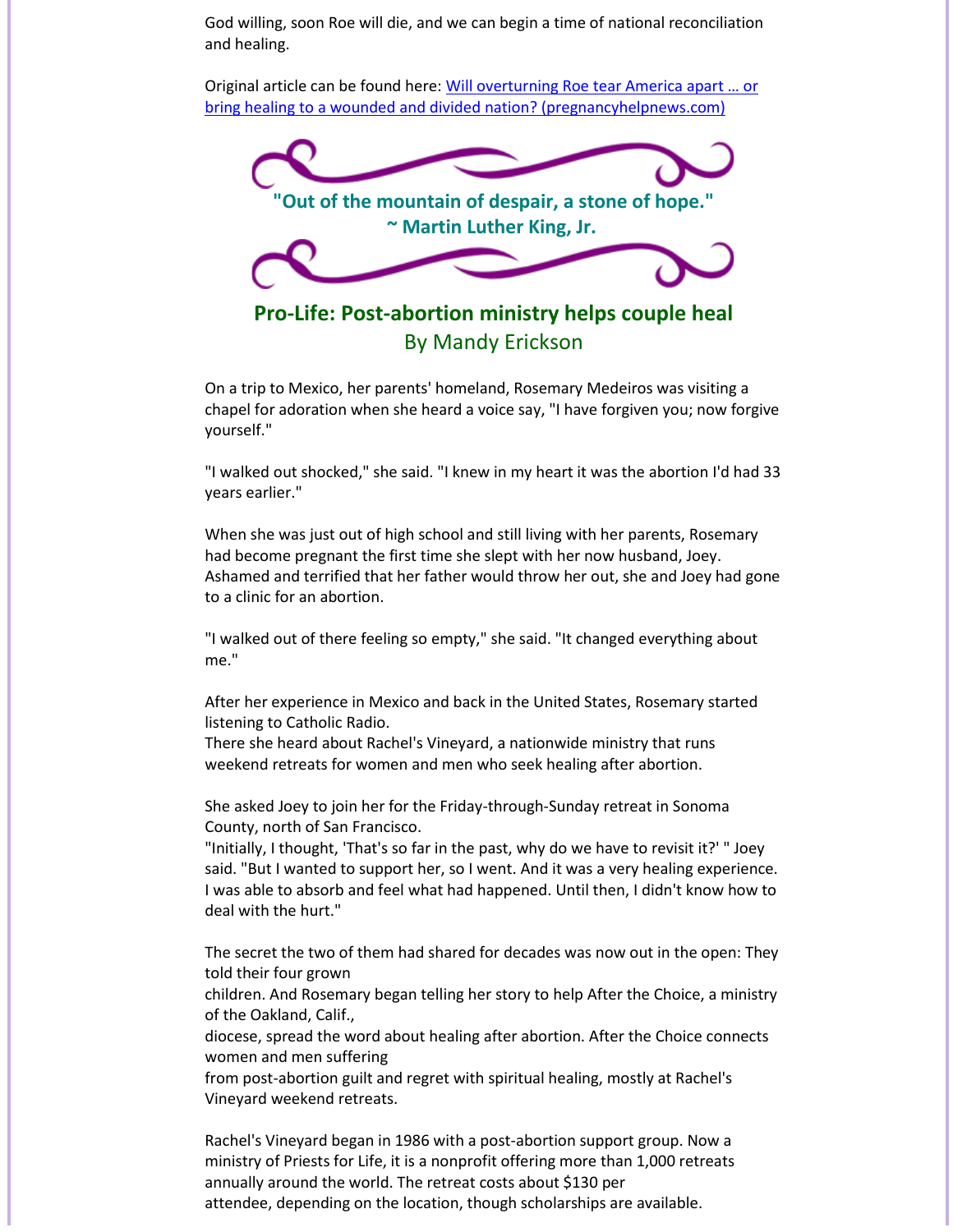Between 10 and 20 people -- women who have had abortions, their partners, as well as fathers and siblings of aborted children -- attend each retreat, which relies on an interdenominational Christian framework.

Priests or ministers, therapists, and people who have undergone abortions run the retreats. They use prayer,

Bible study and talk therapy to help attendees open up about their past and share their experiences. Attendees work through exercises that allow them to express their often-suppressed grief, connect spiritually with the aborted child, and accept forgiveness.

Working through their emotions with others who have undergone a similar experience is critical to the healing, said Gloria Maldonado, coordinator of After the Choice. "They feel more safe. They can share when they know others have experienced the same things."

After the Choice also offers weekly Bible study sessions that offer exercises similar to those at the weekend

retreats. The 11-week program -- 10 sessions and a final service -- are useful to people who can't get away for an entire weekend.

Attendees at the retreats and the Bible study "were never allowed to grieve the abortion," Maldonado said.

"They had to pretend it never happened."

Maldonado publishes the After the Choice phone number in diocesan newsletters and hands out cards with the ministry's number to priests who hear confession. When people call her, she hears their stories of pain and guilt.

She says that grief can appear unexpectedly.

"Sometimes a woman will experience it with the arrival of a grandchild," she said. "They say, 'I want to feel different about myself because I have a secret.' "

Cristina Hernández, coordinator of the Office of Life and Justice at the Oakland diocese, added that a past

abortion can have a "domino effect," causing problems with parenting the surviving children.

At the retreats and Bible study sessions, Maldonado said, participants "start to connect the dots and realize why they've felt a certain way and why things have gone the way they have in their lives."

After the abortion in 1979, Joey and Rosemary struggled for years with pain they didn't realize they had. They married a year afterward, when Rosemary became pregnant again. When she told her parents, she was surprised to find that they welcomed the news -- her initial fear of being disowned, it turned out, was unfounded.

Five years later, with two children, they divorced. Joey fell into drugs and alcohol and left the Bay Area. He

returned, cleaned up, and wanted to remarry. But then Rosemary started struggling with substance abuse.

"The guilt never left me," she said. "It turned into drugs and alcohol." Eventually, a health scare sent her on a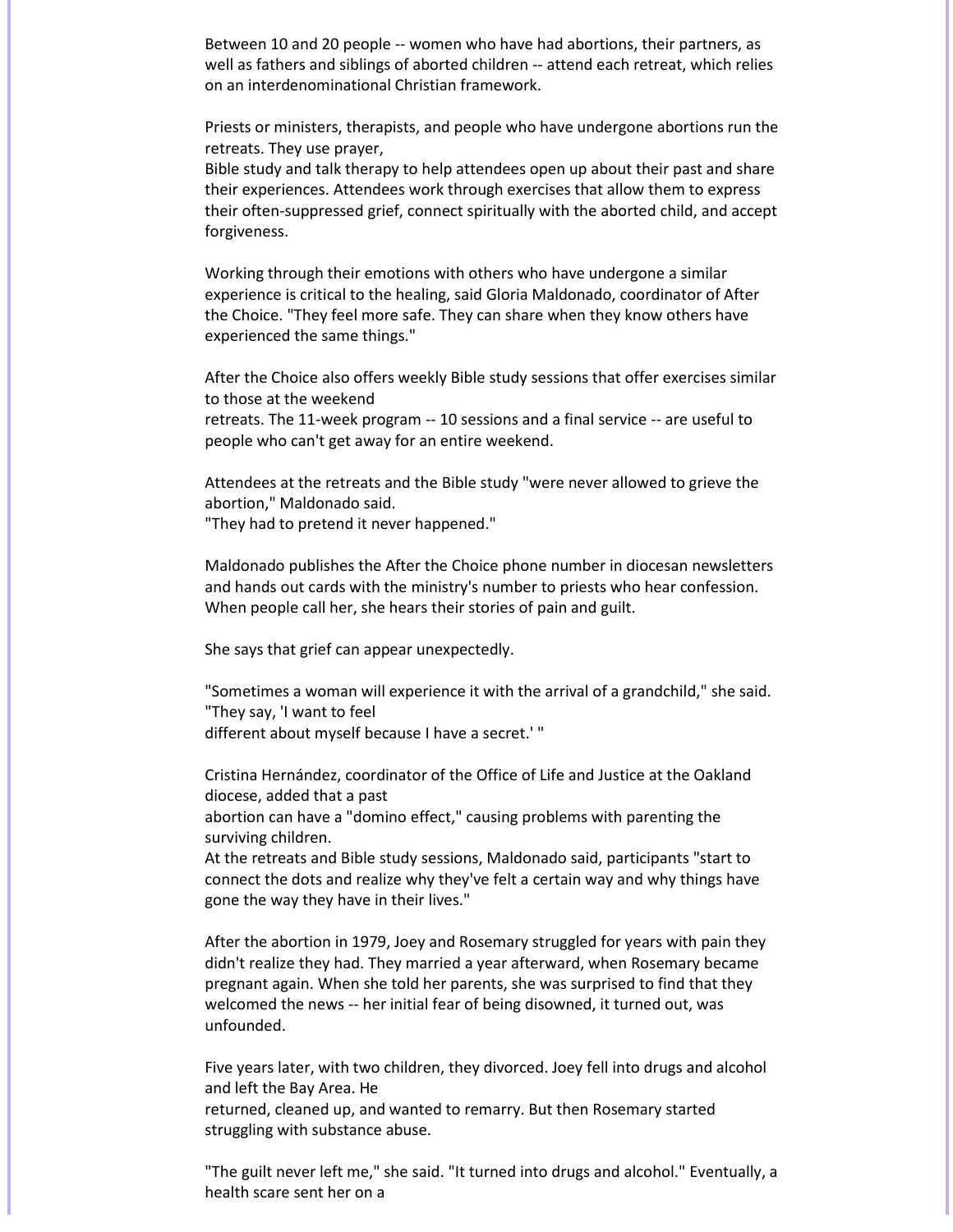path to recovery.

They remarried three years after the divorce, had two more children, overcame a couple of relapses, but stayed together.

"We didn't know why we were having so much difficulty," Rosemary said. "We had so much to live for, we didn't know why we were behaving so badly."

Though both had found sobriety by the time they attended the Rachel's Vineyard retreat, the weekend allowed them, finally, to forgive themselves.

"I realized that I didn't know how to deal with the abortion and I was covering it up like it never happened,"

Joey said. The retreat "really touched me deep inside. You do something horrible, and then God gives you the grace to forgive yourself."

At an especially emotional point in the weekend, Rosemary felt nauseated and ran to the restroom to vomit.

The priest told her she had thrown up 33 years of sin.

"At that moment, I felt I was healed," she said. "The enemy was out of me."

The retreat was such a curative experience for Rosemary, she decided to join After the Choice as a board

member. She now speaks at churches and events around the San Francisco Bay Area, telling other women and men know that they, too, can experience God's grace.

Now a grandmother to five, Rosemary still thinks about Michael Christopher, which is the name she and Joey gave to the child they aborted 38 years ago.

"What would he be?" she asked. "A priest? A doctor, curing cancer? Even though you experience healing, you don't forget."

[www.ncronline.org/preview/post-abortion-ministry-helps-couples](http://www.ncronline.org/preview/post-abortion-ministry-helps-couples-rosemary-and-joey-medeiros-heal)[rosemary-and-joey-medeiros-heal](http://www.ncronline.org/preview/post-abortion-ministry-helps-couples-rosemary-and-joey-medeiros-heal)



**"You are never too old to set another goal or to dream a new dream." ~ Malala Yousafzai**

<span id="page-5-0"></span>

**Training Event of Interest: Spokane, WA**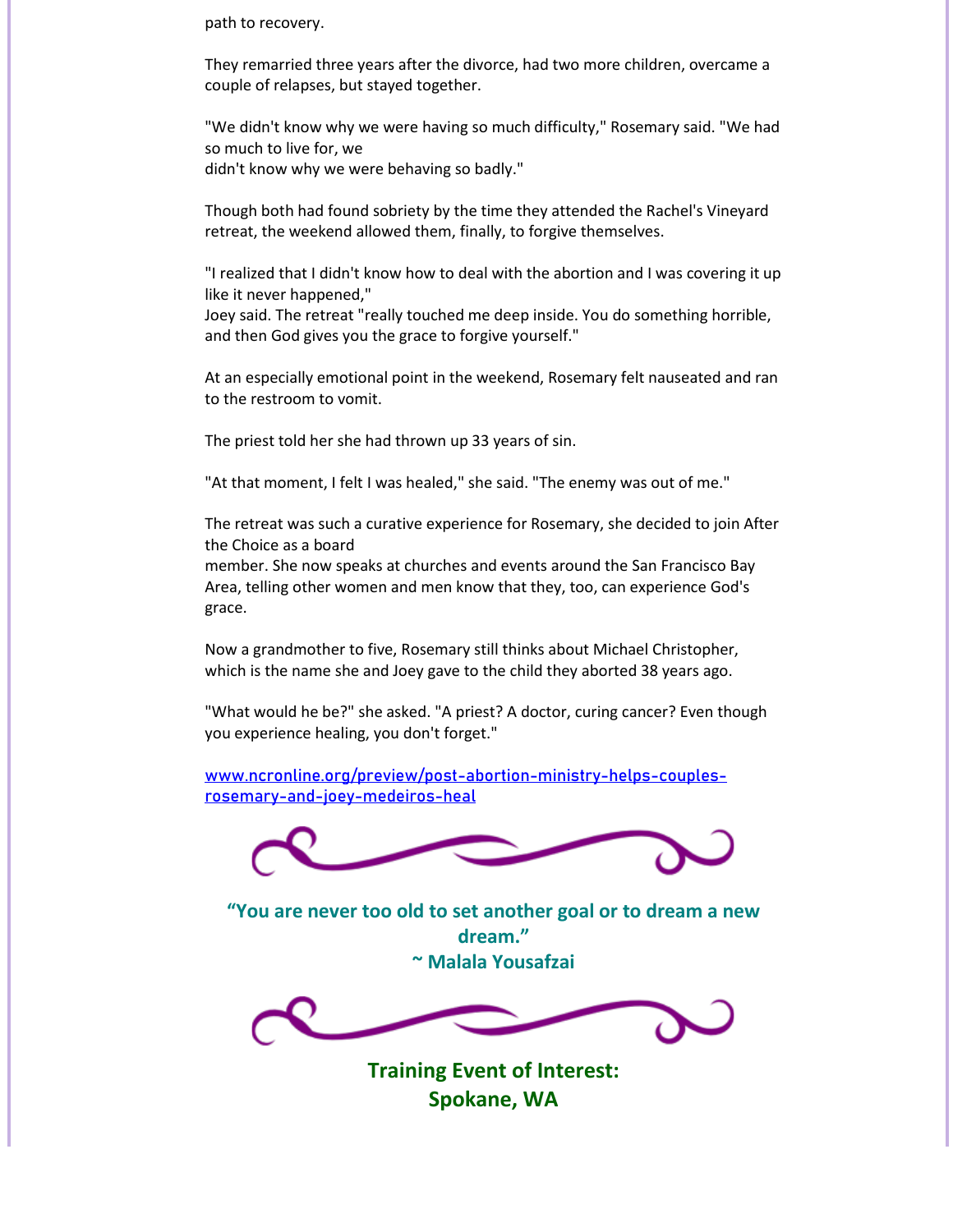

## **Joy Restored**

**How Trauma Impacts the Brain** 

## April 22 & 23, 2022

**LOCATION:** Grace Christian Fellowship 2159 N. Hamilton Street, Spokane

#### **COSTS PER PERSON:**

\$55 Attendance +<sup>\$</sup>20 for 5 CE Hours (if desired) +515 for Box Lunch (optional, purchase at time of registration)

#### Register by April 12, 2022 at PathofLifeSpokane.org/events

For session content and learning objectives please visit the registration website.

## *C* Path of Life

Call/Text: (509) 444-9035 Email: info@PathOfLifeSpokane.org 103 E. Indiana Ave., Suite B Spokane, WA 99207 PathOfLifeSpokane.org

*(b)* /pathoflifespokane

Continuing education credits applied forapproval pending.

## **Schedule**

## **FRIDAY, APRIL 22**

6:00 PM Registration 6:30 PM Introduction Overview of Post **Health Risks Asso** (20 minute HUSH 7:05 PM BREAK 7:15 - 7:45 PM The Healing Mode - Men's Resou - Women's Re 7:45 - 8:45 PM Group Basics - Why a Group - Group Guide - Are YOU Rea a Group? - How to Start 8:45 - 9:00 PM Question and Ans

**SATURDAY, APRIL 23** 

| All sessions presented by Theresa |                                                    |
|-----------------------------------|----------------------------------------------------|
| 8:30 AM                           | Doors Open, Co                                     |
| $9:00 - 9:15$ AM                  | Introduction of                                    |
| $9:15 - 10:30$ AM                 | <b>PTSD Traumatic</b>                              |
| $10:30 - 10:45$ AM                | <b>Break</b>                                       |
| 10:45 - 11:30 AM                  | <b>Medical Abortic</b>                             |
| 11:30 - 12:00 PM                  | Understanding                                      |
| $12:00 - 1:00$ PM                 | Lunch                                              |
| $1:00 - 2:00$ PM                  | Sleep Deprivati                                    |
| $2:00 - 2:45$ PM                  | Power of Secret                                    |
| $2:45 - 3:00$ PM                  | <b>Break</b>                                       |
| $3:00 - 4:15$ PM                  | <b>Brain Science</b>                               |
|                                   | How Emotional<br>the Brain and W<br>Recovery Group |
| $4:15 - 4:45$ PM                  | <b>Q&amp;A</b>                                     |
| $4:45 - 5:00$ PM                  | <b>Closing Remark</b>                              |



**"Believe you can and you're halfway there." ~ Theodore Roosevelt**

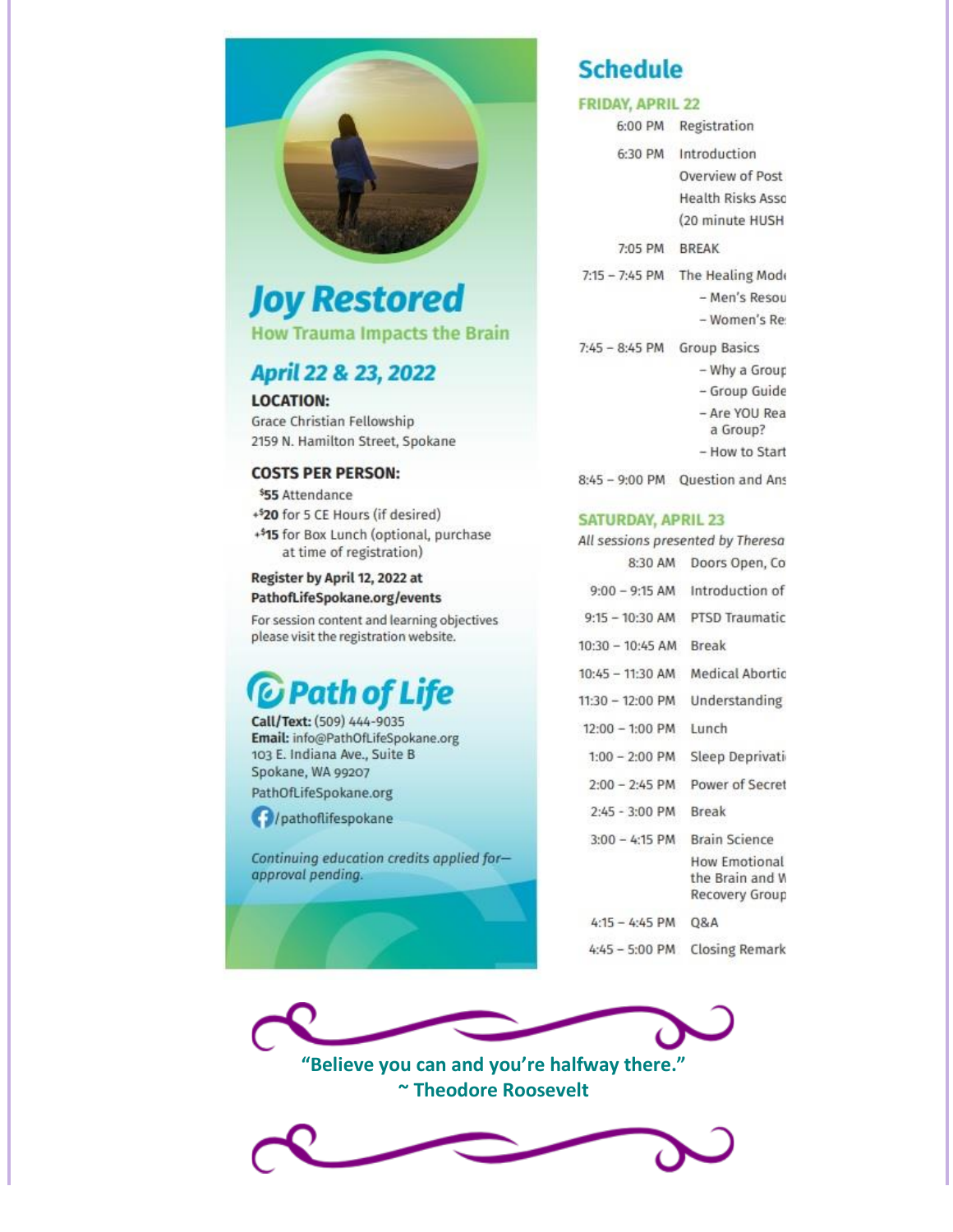## <span id="page-7-0"></span>**Rachel's Vineyard Recommends: Joyful Encounters with Mary**



Author and trauma survivor Maria V. Gallagher has written a book to help women discover joy amidst the trials of everyday life. Gallagher shares ways to find a path to peace in the aftermath of struggle and challenge and draws on lessons she learned in pursuit of a happy life.

The book is called *Joyful Encounters with Mary* and is available from Marian Press: [Joyful Encounters with Mary \(shopmercy.org\)](https://shopmercy.org/joyful-encounters-with-mary-a-woman-s-guide-to-living-the-mysteries-of-the-rosary.html)



**Note from Pastoral Director**

<span id="page-7-1"></span>Dear Friends,

As I write this to you, we are drawing closer and closer to the culmination of fifty years of work by countless Americans to save Moms, Dads and families from the untold grief and pain of abortion.

In 1973, the Supreme Court imposed upon our nation, through unelected judges, a regime of abortion on demand. It has taken 63 and a half million children, and left devastation in the lives of everyone around them.

Now we are likely to see the Court reverse course, and let the people, through their elected representatives, set policy on abortion.

This is a major turning point. It is not a *final* victory (which would be the end of all abortion), but it is a *milestone* victory. It should be celebrated. We should rejoice that many people will be protected from the wounds of abortion, and their children will be protected from death. Legislators are becoming more and more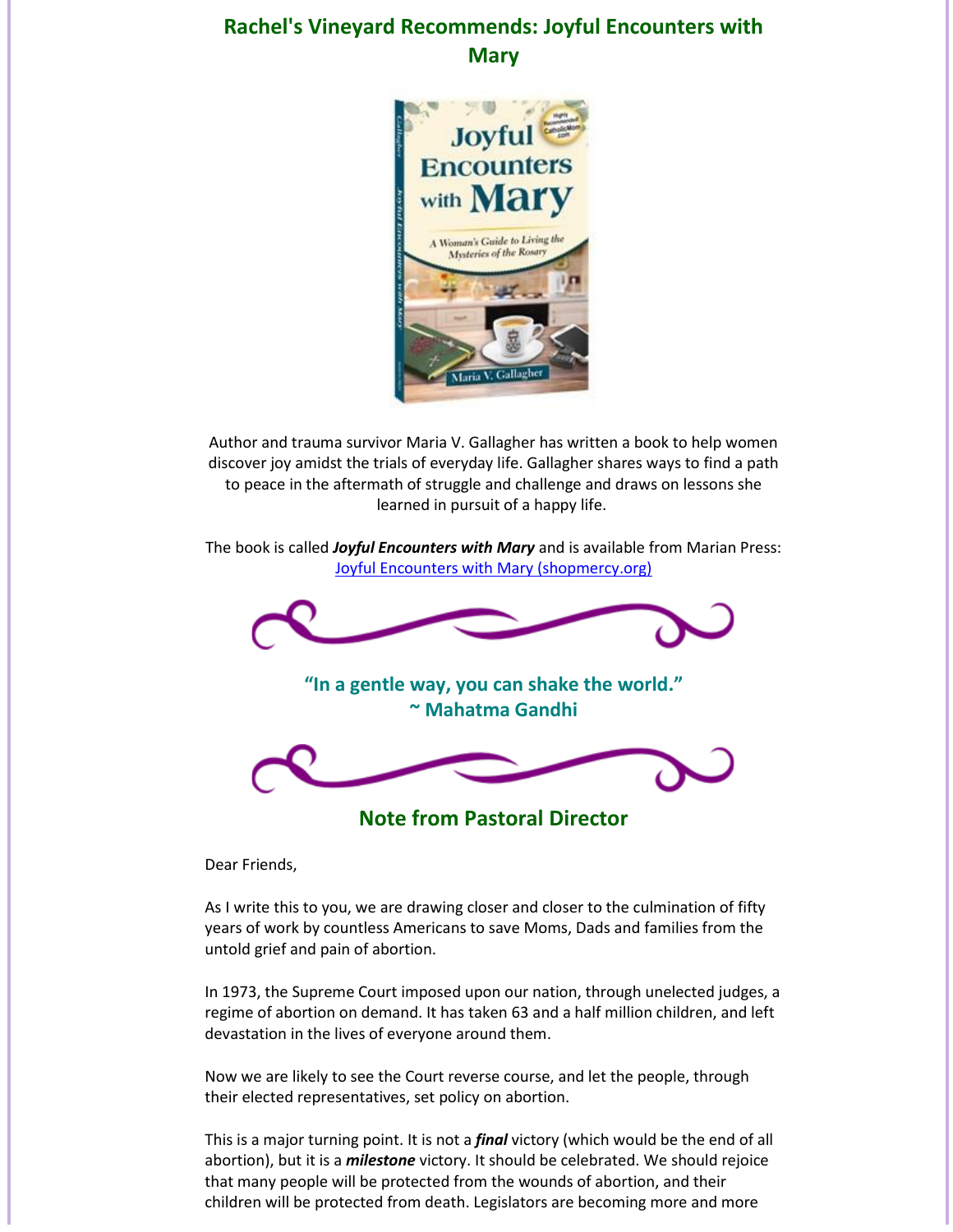aware of the work of Rachel's Vineyard, and they will take that into account as they draft and vote on pro-life bills.

Our work of healing the many wounds of abortion will continue full force. And there will be even more energy and support for what we do from all the People of God, as they see a great victory which reminds us that God answers prayer, keeps his promises, and leads his people to the waters of life!

When the Court's decision is released, we will have extended live commentary at [www.SupremeCourtVictory.com,](http://www.supremecourtvictory.com/) and we hope you will join us.

Sincerely,

 $H$ auk

Fr. Frank Pavone Pastoral Director, Rachel's Vineyard Ministries National Director, Priests for Life



**"I have learned over the years that when one's mind is made up, this diminishes fear; knowing what must be done does away with** 

> **fear." ~ Rosa Parks**



**Rachel's Vineyard Recommends**

<span id="page-8-0"></span>**Everything You Need to Know About Abortion – For Teens** by Janet Morana

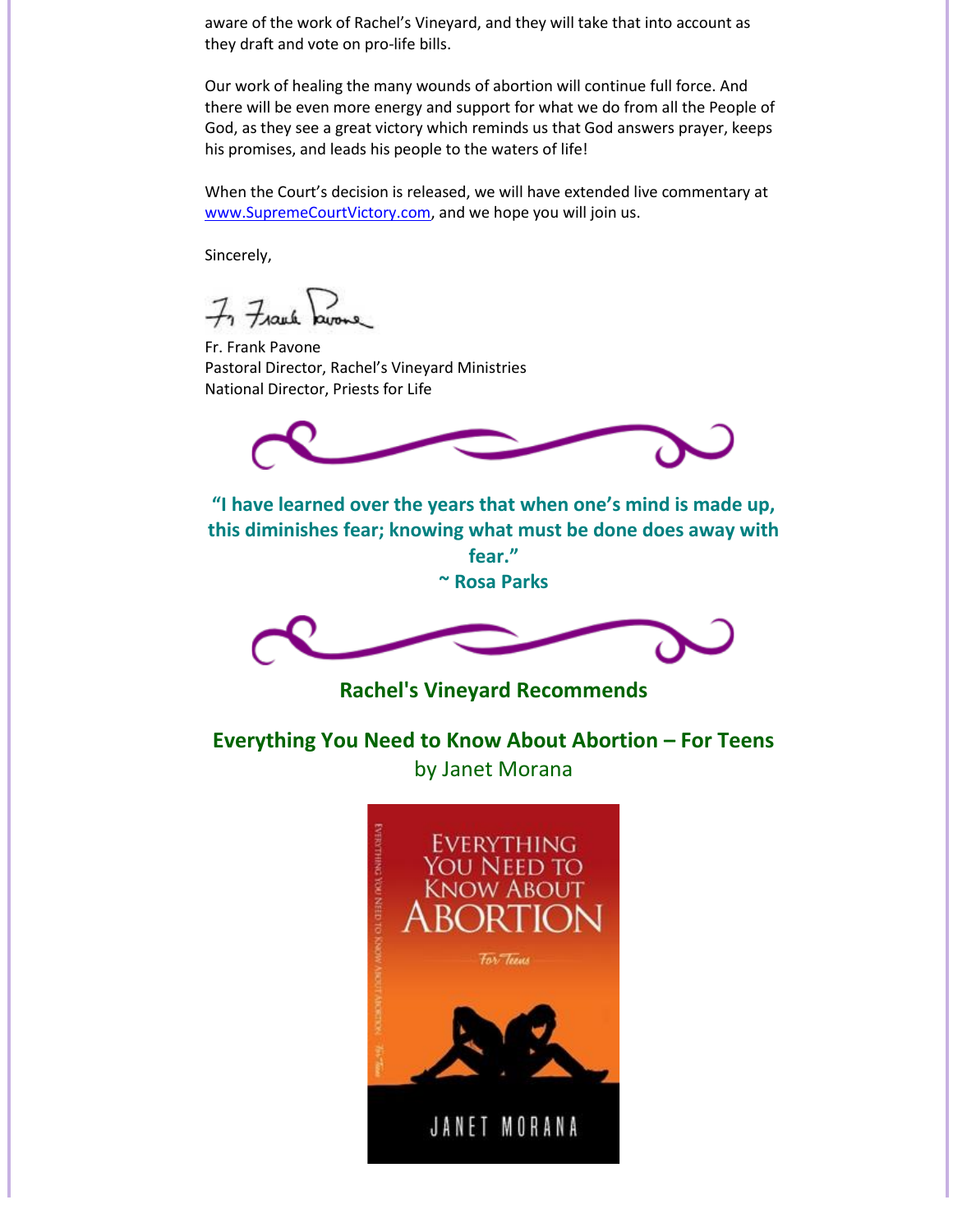A pervasive belief in the U.S. is that women and girls need access to legal abortion to be successful in their lives. Nothing is more important than abortion, young women are told. Not family support, education, faith, hard work, personal responsibility, or opportunity. Everywhere they turn, today's youth are bombarded with the message that abortion is normal and even good and they have few resources to tap into if they want to learn the truth.

In *Everything You Need to Know About Abortion – For Teens* these dangerous lies are exposed while the truth about the harm abortion causes to women, men and society is spelled out in easy-to-understand chapters each built around a central theme.

In her latest book about abortion, Janet Morana introduces readers to the unborn child and to the methods used to harm this most innocent victim. Her strong, impactful and practical message leaves no doubt that abortion is not only nonessential, but harmful.

Order a[t https://www.priestsforlife.org/everythingyouneedtoknow/index.aspx](https://www.priestsforlife.org/everythingyouneedtoknow/index.aspx)



<span id="page-9-0"></span>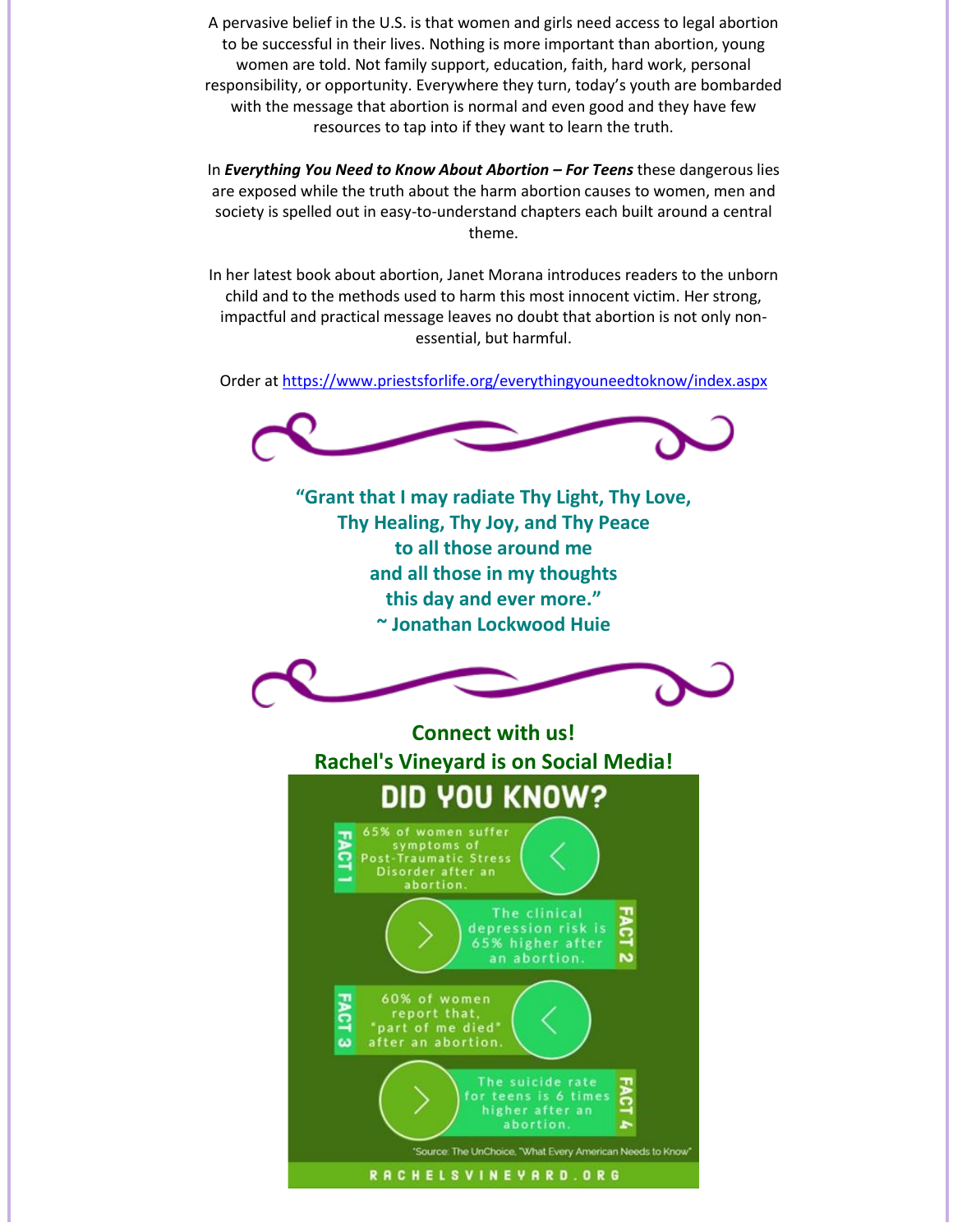Facebook Fan Page: [facebook.com/rachelsvineyard](http://facebook.com/rachelsvineyard) YouTube: [youtube.com/user/rachelsvineyard](http://youtube.com/user/rachelsvineyard) Twitter[: twitter.com/RVHealing](http://twitter.com/RVHealing) Pinterest[: pinterest.com/rachelsvineyard](http://pinterest.com/rachelsvineyard) Instagram: [instagram.com/rvhealing](http://instagram.com/rvhealing) Tik Tok:<https://www.tiktok.com/@rachelsvineyard?>



**"The future is not some place we are going to, but one we are creating. The paths to it are not found, but made; and the activity of making them changes both the maker and the destination." ~Peter Ellyard**



### **PRAYER** TED

Please continue to pray for all the upcoming Rachel's Vineyard Retreats. We ask for an outpouring of God's healing, renewal, and redemption for all team members and retreatants. May the Peace of Christ rule in all hearts today, now, and forever.



**Psalm 94:18–19 When I thought, "My foot slips," Your steadfast love, O LORD, helped me up. When the cares of my heart are many, Your consolations cheer my soul.**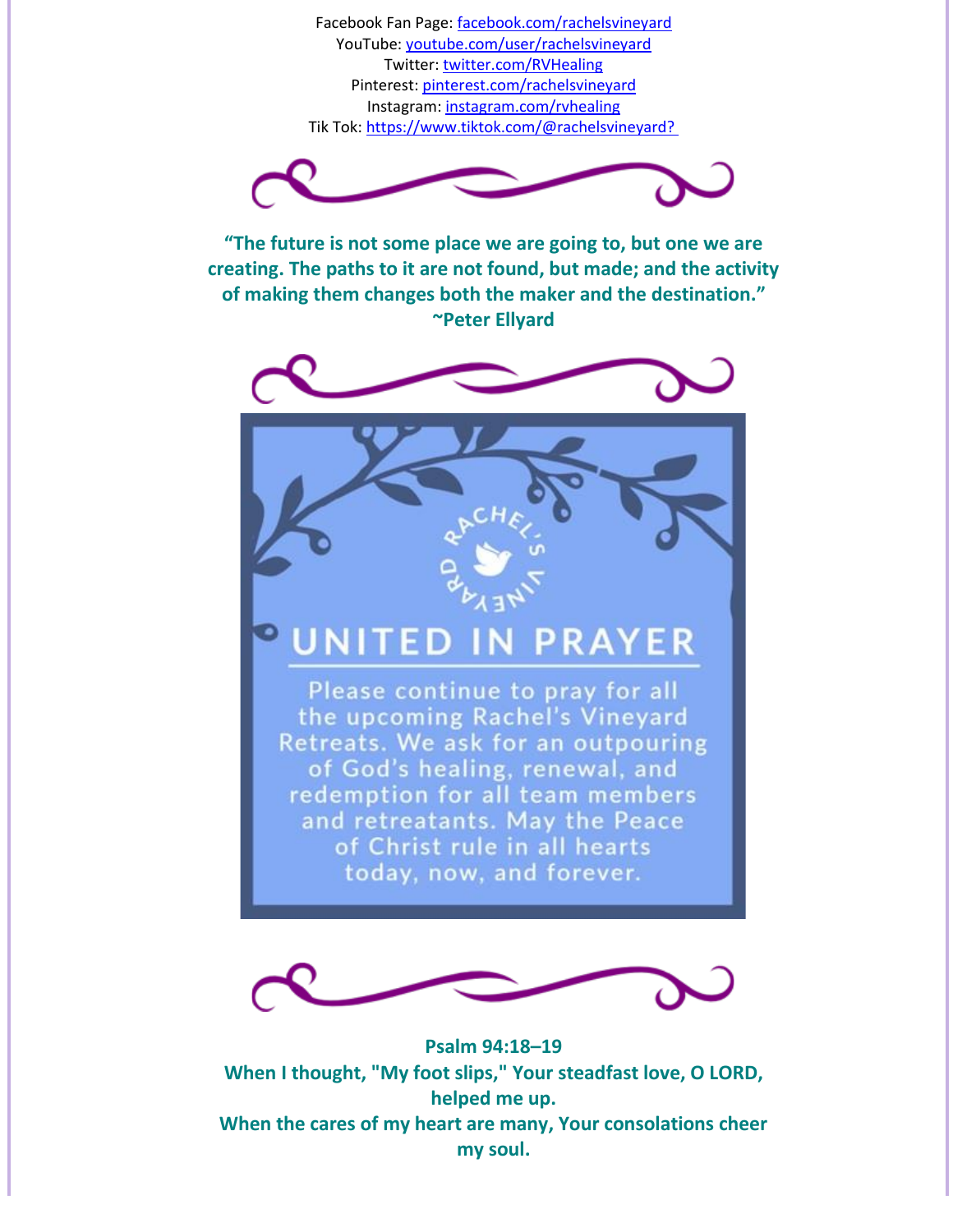<span id="page-11-0"></span>

**Upcoming Grief to Grace Retreats Healing the Wounds of Abuse [www.GrieftoGrace.org](http://grieftograce.org/)**

#### **Minneapolis/St. Paul, MN**

Email[: Diane@grieftograce.org](mailto:Diane@grieftograce.org) Call: 612-440-7247 August 24-29, 2022

#### **Houston, TX**

Email[: G2GTexas@GrieftoGrace.org](mailto:G2GTexas@GrieftoGrace.org) Call: 866-763-6557 September 10-15, 2022

#### **Oceanside, CA**

Email[: grief2grace.tps@gmail.com](mailto:grief2grace.tps@gmail.com) Call: 951-234-5053 July 30-August 4, 2022

#### **Beaverton, OR** Email[: GrieftoGraceOregon@gmail.com](mailto:GrieftoGraceOregon@gmail.com) Call: 541-357-7501 September 7-11, 2022

#### **Philadelphia, PA** Email[: Philadelphia@Grieftograce.org](mailto:Philadelphia@Grieftograce.org) Call: 610-427-1187 Call: 610-203-2002 October 30-November 4, 2022

#### **Phoenix, AZ**

Email[: Phoenix@grieftograce.org](mailto:Phoenix@grieftograce.org) Call: 480-215-6762 June 26 - July 1, 2022

### **Detroit, MI** Email[: vnmary2@icloud.com](mailto:vnmary2@icloud.com)

Call: 313-346-6070

#### **Lake Charles, LA**

Email[: grieftogracelouisiana@lcdiocese.org](mailto:grieftogracelouisiana@lcdiocese.org) Call: Marjorie Long – 337-489-2473

#### **Newark, NJ**

Email[: info@grieftograce.org](mailto:info@grieftograce.org) Call: 610-203-2002

International:

#### **LSI, France**

Website: [www.duchagrinalagrace.com](http://www.duchagrinalagrace.com/) Email[: g2g.lsi.france@gmail.com](mailto:g2g.lsi.france@gmail.com)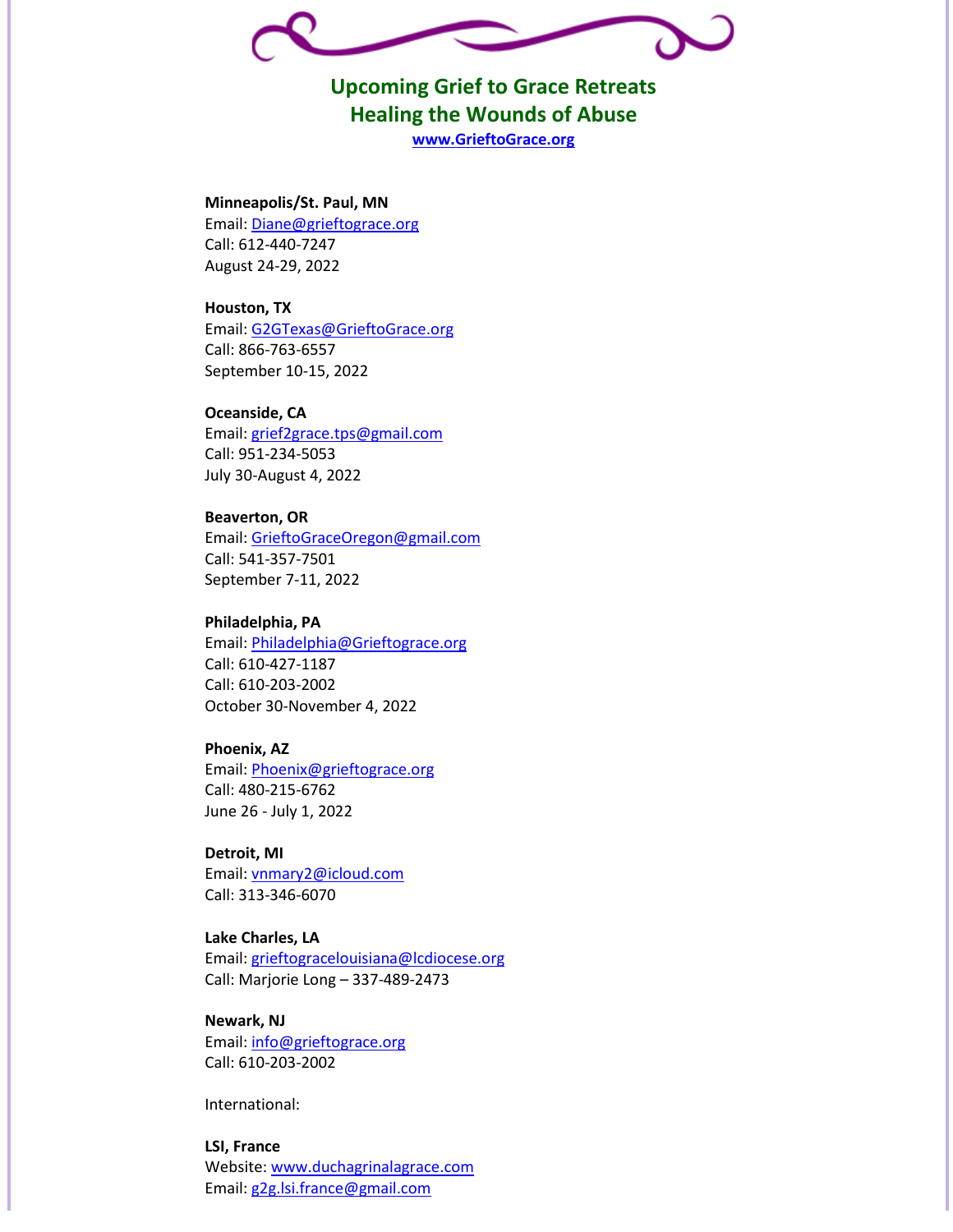Call: +33 6 09 39 79 27 June 29-July 4, 2022

#### **Kelowna, Canada**

Email[: G2GKelowna@gmail.com](mailto:G2GKelowna@gmail.com) Call: 250-255-7223

#### **El Salvador, Central America**

Email[: Anajhill@hotmail.com](mailto:Anajhill@hotmail.com) Call: Ana Julia Hill – 503-772-97-721 Call: Nueva Alianza – 503-229-87-000

#### **Barcelona, Catalonia Spain**

Email[: noemisuntlacrimae@gmailc.om](mailto:noemisuntlacrimae@gmailc.om) Email[: info@deldoloragracia.org](mailto:info@deldoloragracia.org) Call: Noemi Venegas +34 686487031 June 19-June 24, 2022

#### **London, UK**

Email[: info@grieftograceuk.org](mailto:info@grieftograceuk.org) Call: +44-207-937-4297 Call: +44-07484-248-799

#### **Slovenia**

Email[: tomaz.mikus@gmail.com](mailto:tomaz.mikus@gmail.com)



**"The breath is like a river and is our path to the ocean of peace that lies within." ~ Michael Brant DeMaria**



## **Rachel's Vineyard Retreats**

#### <span id="page-12-0"></span>**Cottonwood (Interdenominational), AZ**

Contact: Lou Maso[n rvverdevalley@gmail.com](mailto:rvverdevalley@gmail.com) Contact: Joy 928-730-262[0 rvverdevalley@gmail.com](mailto:rvverdevalley@gmail.com) Local Host: House of Ruth Friday, June 3, 2022 Sunday, June 5, 2022

#### **Grand Rapids, MI**

Contact: Maggie Walsh 616-340-1824 [mwalsh@ccwestmi.org](mailto:mwalsh@ccwestmi.org) Contact: Toll-free (MI only) 800-800-8284 Friday, June 3, 2022 Sunday, June 5, 2022

#### **Oklahoma City, OK**

Contact: Archdiocese of Oklahoma City 405-709-2714 [rachelsvineyardokc@gmail.com](mailto:rachelsvineyardokc@gmail.com) Contact: Kellie Demuth [kdemuth2@cox.net](mailto:kdemuth2@cox.net) Contact: Sally Crowe-Nash [sallycrowenash@gmail.com](mailto:sallycrowenash@gmail.com)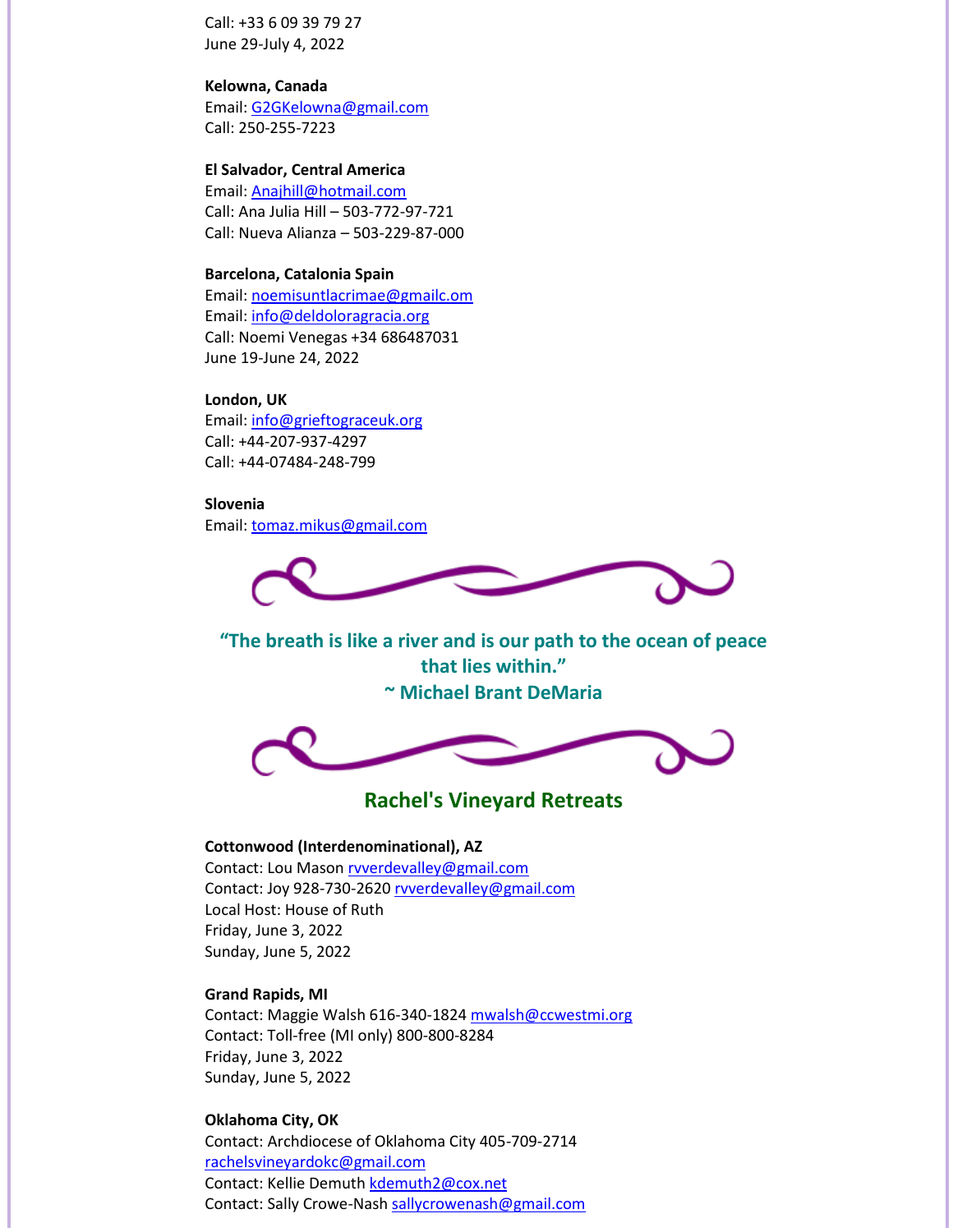Friday, June 3, 2022 Sunday, June 5, 2022

#### **Atlanta, GA**

Contact: Liz Youngs 404-717-555[7 programdirector@pathatl.com](mailto:programdirector@pathatl.com) Website Address: [www.healingafterabortion.org](http://www.healingafterabortion.org/) Friday, June 10, 2022 Sunday, June 12, 2022

#### **Corpus Christi, TX**

Contact: Tammy Romo-Alcala 361-510-4684 [ccrachelsvineyard@gmail.com](mailto:ccrachelsvineyard@gmail.com) Friday, June 10, 2022 Sunday, June 12, 2022

#### **Denver, CO**

Contact: Lori Frank 303-904-741[4 lfrank.rvr@gmail.com](mailto:lfrank.rvr@gmail.com) Contact: Edith Gutierrez 303-775-410[8 edieg2@aol.com](mailto:edieg2@aol.com) Website Address: [www.rvrcolorado.org](http://www.rvrcolorado.org/) Friday, June 10, 2022 Sunday, June 12, 2022

#### **Greater Boston Area, NH & MA**

Contact: Susan Clifton 603-315-697[1 rvofgreaterboston@gmail.com](mailto:rvofgreaterboston@gmail.com) Local Host: New Hampshire Right to Life Denomination: Interdenominational Friday, June 10, 2022 Sunday, June 12, 2022

#### **Long Island/Huntington, NY**

Contact: Donna Crean 516-287-8478 [dcrean@drvc.org](mailto:dcrean@drvc.org) Friday, June 10, 2022 Sunday, June 12, 2022

#### **Los Angeles (Español), CA**

Contact: Raquel 626-290-8333 Local Host: Vinedo de Raquel Friday, June 17, 2022 Sunday, June 19, 2022

#### **Mexico City, Mexico**

Contact: Maria Esther 5260317[8 me.cardoso@irma.org.mx](mailto:me.cardoso@irma.org.mx) Contact: Maria Esther Cardoso 52-60-31-78 [ayuda@irma.org.mx](mailto:ayuda@irma.org.mx) Website Address: [www.irma.org.mx](http://www.irma.org.mx/) Language: Spanish Friday, June 17, 2022 Sunday, June 19, 2022

#### **Bogotá, Colombia**

Contact: Myriam Fernandez 312-406-7127 [miryamf52@gmail.com](mailto:miryamf52@gmail.com) Local Host: Maria de Nazareth Language: Spanish Saturday, June 18, 2022 Monday, June 20, 2022

#### **Thunder Bay, ON, Canada**

Contact: Mary Jo McDermott 807-252-7420 [cocoa@tbaytel.net](mailto:cocoa@tbaytel.net) Contact: Terry Howard 807-683-706[6 thoward@tbaytel.net](mailto:thoward@tbaytel.net)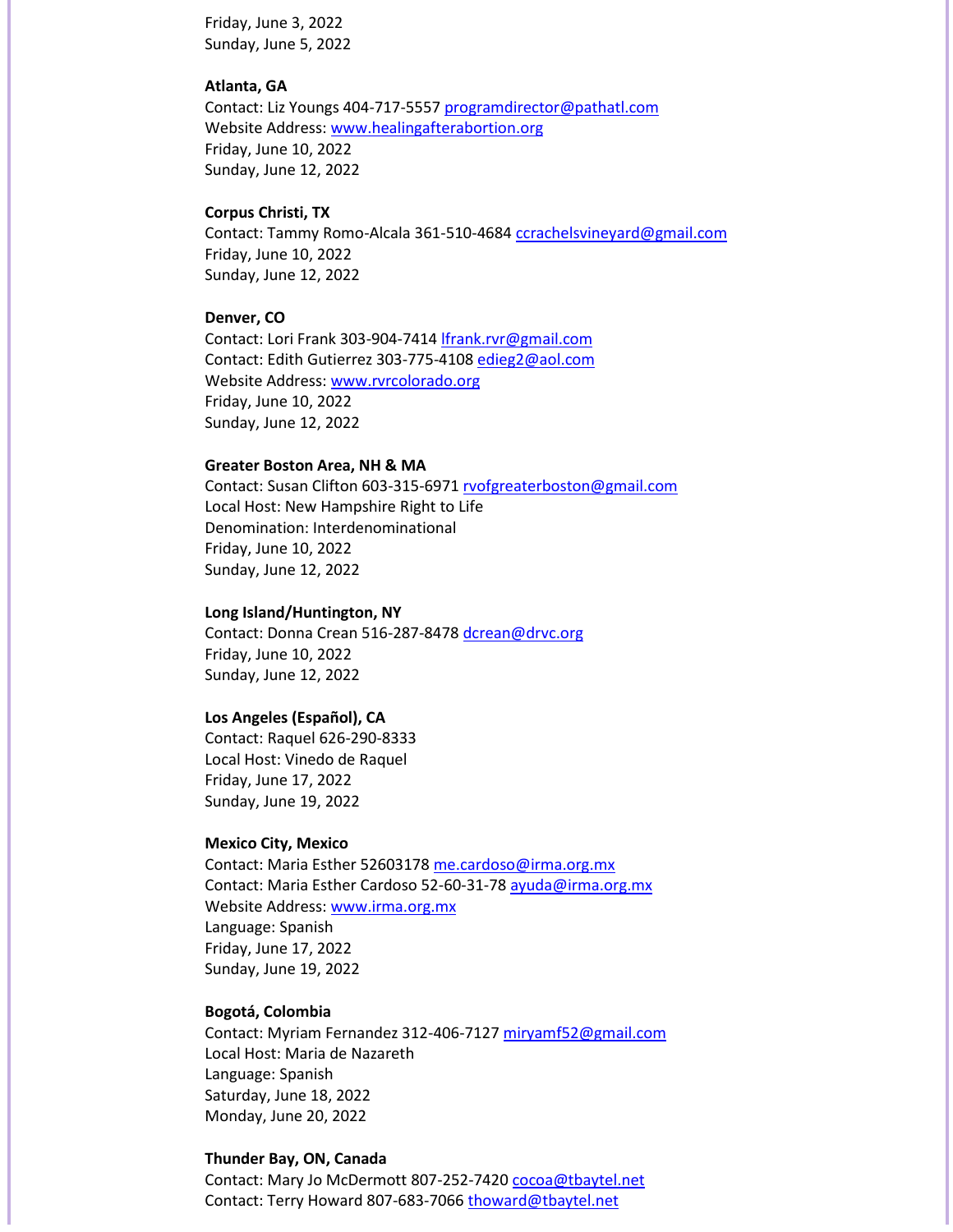Denomination: Interdenominational Wednesday, June 22, 2022 Friday, June 24, 2022

#### **Cypress/Katy (Interdenom), TX**

Contact: Mary Lee Mason 866-763-6557 [rvinfo@newheartoftexas.org](mailto:rvinfo@newheartoftexas.org) Website Address: [www.newheartoftexas.org](http://www.newheartoftexas.org/) Thursday, June 23, 2022 Saturday, June 25, 2022

#### **Allentown, PA**

Contact: Carol Swavely 610-435-1541 x373 [carolswavely@ptd.net](mailto:carolswavely@ptd.net) Contact: Rita 270-474-470[7 retreats@hopeafterabortionky.com](mailto:retreats@hopeafterabortionky.com) Retreat Location: 610-332-0442 (x19) Language: English/Spanish Friday, June 24, 2022 Sunday, June 26, 2022

#### **Dallas (Español), TX**

Contact: Eileen Kuhlmann 972 900 726[2 sanacion@racheldallas.org](mailto:sanacion@racheldallas.org) Website Address: [www.racheldallas.org](http://www.racheldallas.org/) Retreat Location: Healing after Abortion Friday, June 24, 2022 Sunday, June 26, 2022

#### **Medellin, Colombia**

Contact: Margarita Agudelo 316-657-8585 [entretusmanos33@gmail.com](mailto:entretusmanos33@gmail.com) Language: Spanish Friday, June 24, 2022 Sunday, June 26, 2022

#### **Wroclaw, Poland**

Contact: Marta Dabrowska +48 882 455 341 [winnicawroclaw@gmail.com](mailto:winnicawroclaw@gmail.com) Language: Polish Friday, June 24, 2022 Sunday, June 26, 2022

#### **Cape Town, South Africa**

Contact: Angie Farrenkothen +27828521284 [farrenkothen@mweb.co.za](mailto:farrenkothen@mweb.co.za) Website Address: [www.rachelsvineyard.co.za](http://www.rachelsvineyard.co.za/) Friday, July 1, 2022 Sunday, July 3, 2022

#### **Charlotte/Asheville, NC**

Contact: Jessica Grabowski 704-370-3229 [jrgrabowski@rcdoc.org](mailto:jrgrabowski@rcdoc.org) Contact: Spanish/English - Lorena Haynes 828-585-0483 Local Host: Diocese of Charlotte Friday, July 8, 2022 Sunday, July 10, 2022

#### **Fresno, CA**

Contact: Jennifer Butcher 833-776-002[3 butcher\\_jennifer@yahoo.com](mailto:butcher_jennifer@yahoo.com) Contact: Paula and Edward Davalos – Español 888-686-8537 Friday, July 8, 2022 Sunday, July 10, 2022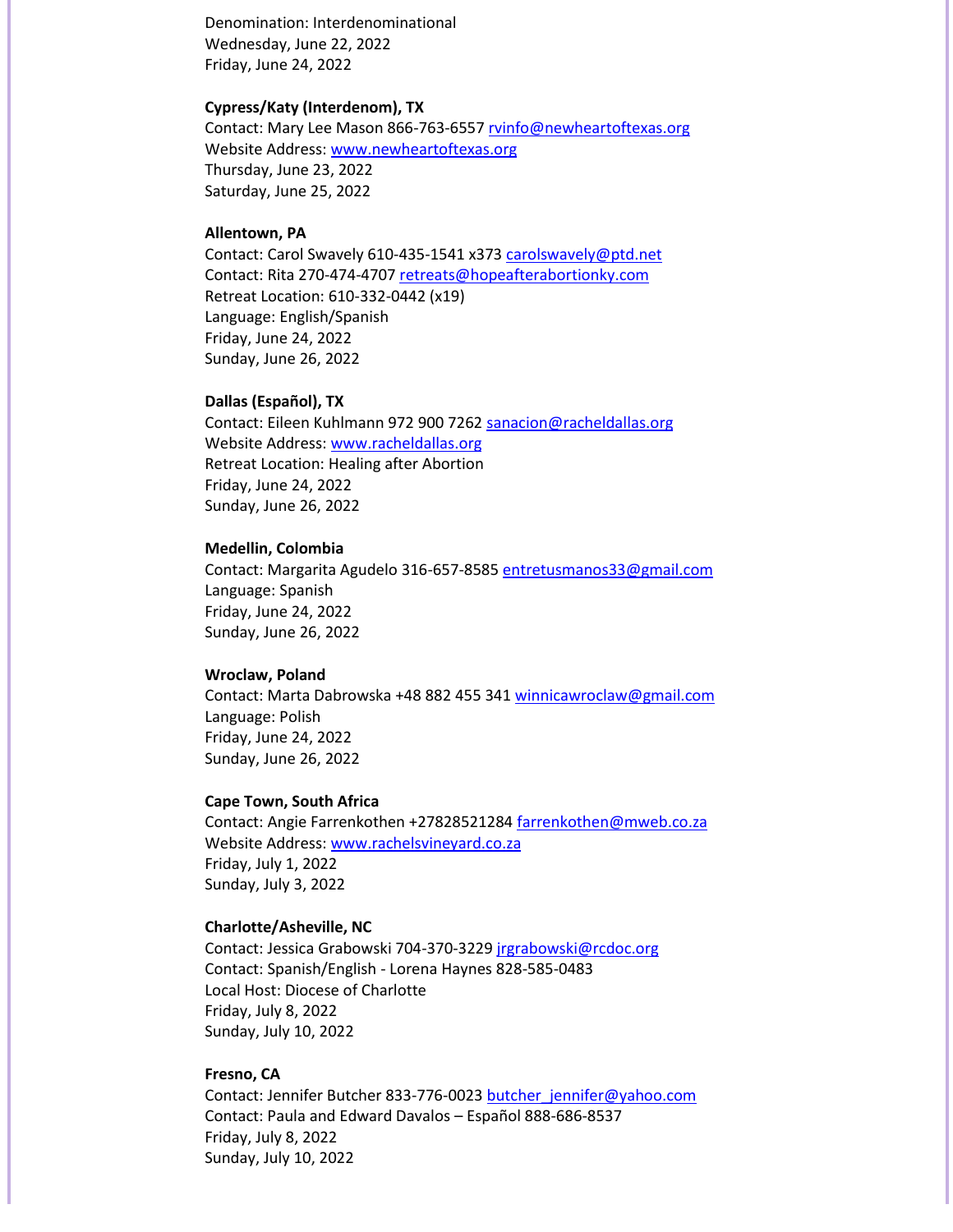#### **Orlando, FL**

Contact: Carmen Claypoole : English & Spanish 407-222-8584 [projectrachel@cflcc.org](mailto:projectrachel@cflcc.org) Friday, July 8, 2022 Sunday, July 10, 2022

#### **Phoenix/Mesa, AZ**

Contact: Karen Ord 480-329-679[5 karenord.rv@gmail.com](mailto:karenord.rv@gmail.com) Website Address: [www.sttimothymesa.org/rachels-vineyard](http://www.sttimothymesa.org/rachels-vineyard) Local Host: St. Timothy Friday, July 8, 2022 Sunday, July 10, 2022

#### **Austin, TX**

Contact: Sheryle Knorre 512-876-8049 [sheryle@healedinmercy.org](mailto:sheryle@healedinmercy.org) Website Address: [www.healedinmercy.org](http://www.healedinmercy.org/) Local Host: Healed in Mercy Denomination: Interdenominational Friday, July 15, 2022 Sunday, July 17, 2022

#### **Cypress/Katy (Interdenom), TX**

Contact: Mary Lee Mason 866-763-6557 [rvinfo@newheartoftexas.org](mailto:rvinfo@newheartoftexas.org) Website Address: [www.newheartoftexas.org](http://www.newheartoftexas.org/) Thursday, June 23, 2022 Saturday, June 25, 2022

#### **Lancaster County, PA**

Contact: Becky Biter – English 717-788-4959 [undefeatedcourage@gmail.com](mailto:undefeatedcourage@gmail.com) Contact: Indhira Garcia – Spanish 717-788-4959 [vdryorkpa@gmail.com](mailto:vdryorkpa@gmail.com) Local Host: Diocese of Harrisburg Friday, July 15, 2022 Sunday, July 17, 2022

#### **Santa Clarita, CA**

Contact: Roseanne Becker 661-510-8258 [RachelsvineyardSCV@gmail.com](mailto:RachelsvineyardSCV@gmail.com) Local Host: St. Kateri Tekakwitha Catholic Church Friday, July 15, 2022 Sunday, July 17, 2022

#### **Ann Arbor, MI**

Contact: Beth Bauer call/text (734) 879-0427 [toheal4give@outlook.com](mailto:toheal4give@outlook.com) Friday, July 22, 2022 Sunday, July 24, 2022

#### **Kansas City, MO**

Contact: Teresa O'Donnell 1-816-679-497[3 rvkcmo@gmail.com](mailto:rvkcmo@gmail.com) Friday, July 22, 2022 Sunday, July 24, 2022

#### **Indianapolis, IN**

Contact: Bernadette Roy 317-452-0054 Contact: Maria Hernandez (Spanish) 317-946-3813 Website Address: [www.archindy.org/projectrachel](http://www.archindy.org/projectrachel) Local Host: Office of Human Life and Dignity, Archdiocese of Indianapolis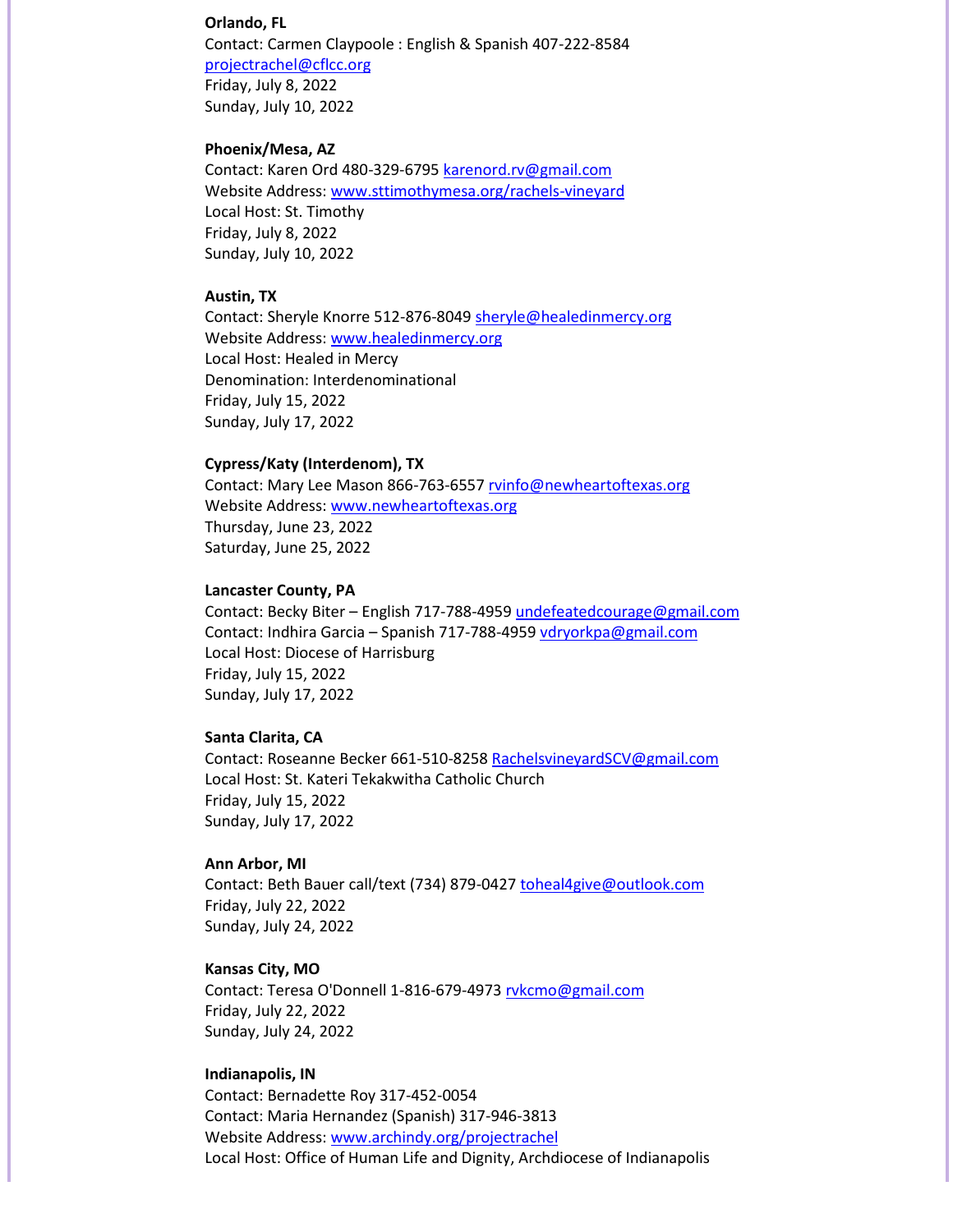Friday, July 29, 2022 Sunday, July 31, 2022

#### **Bogotá, Colombia**

Contact: Marta Elena Soto 315 8111118 Language: Spanish Friday, August 5, 2022 Sunday, August 7, 2022

#### **Minneapolis/St. Paul, MN**

Contact: Nancy Blom 763-250-931[3 rachels@rvineyardmn.org](mailto:rachels@rvineyardmn.org) Website Address: [www.rvineyardmn.org](http://www.rvineyardmn.org/) Local Host: Rachel's Vineyard Twin Cities Friday, August 5, 2022 Sunday, August 7, 2022

#### **Peoria, IL**

Contact: Colleen Harmon 309-264-148[9 rvrpeoria@gmail.com](mailto:rvrpeoria@gmail.com) Website Address: [www.cdop.org/rachels-vineyard](http://www.cdop.org/rachels-vineyard) Local Host: Diocese of Peoria Language: Spanish Friday, August 5, 2022 Sunday, August 7, 2022

#### **Cypress/Katy (Interdenom), TX**

Contact: Mary Lee Mason 866-763-6557 [rvinfo@newheartoftexas.org](mailto:rvinfo@newheartoftexas.org) Website Address: [www.newheartoftexas.org](http://www.newheartoftexas.org/) Friday, August 12, 2022 Sunday, August 14, 2022

#### **Dallas, TX**

Contact: Debbie Kaluza 214 544 227[3 healing@racheldallas.org](mailto:healing@racheldallas.org) Website Address: [www.racheldallas.org](http://www.racheldallas.org/) Retreat Location: Healing after Abortion Friday, August 12, 2022 Sunday, August 14, 2022

#### **Lansing, MI**

Contact: Della Seeley 989-828-6002 [nlcrachelsvineyard@gmail.com](mailto:nlcrachelsvineyard@gmail.com) Contact: Toll Free Hotline 517-993-0291 Friday, August 12, 2022 Sunday, August 14, 2022

#### **Medellin, Colombia**

Contact: Margarita Agudelo 316-657-8585 [entretusmanos33@gmail.com](mailto:entretusmanos33@gmail.com) Language: Spanish Friday, August 12, 2022 Sunday, August 14, 2022

#### **Doral (Español), FL**

Contact: Martha Endara 305-586-9604 [vinedoraquel@guadalupedoral.org](mailto:vinedoraquel@guadalupedoral.org) Local Host: Our Lady of Guadalupe Catholic Church Language: Spanish Friday, August 19, 2022 Sunday, August 21, 2022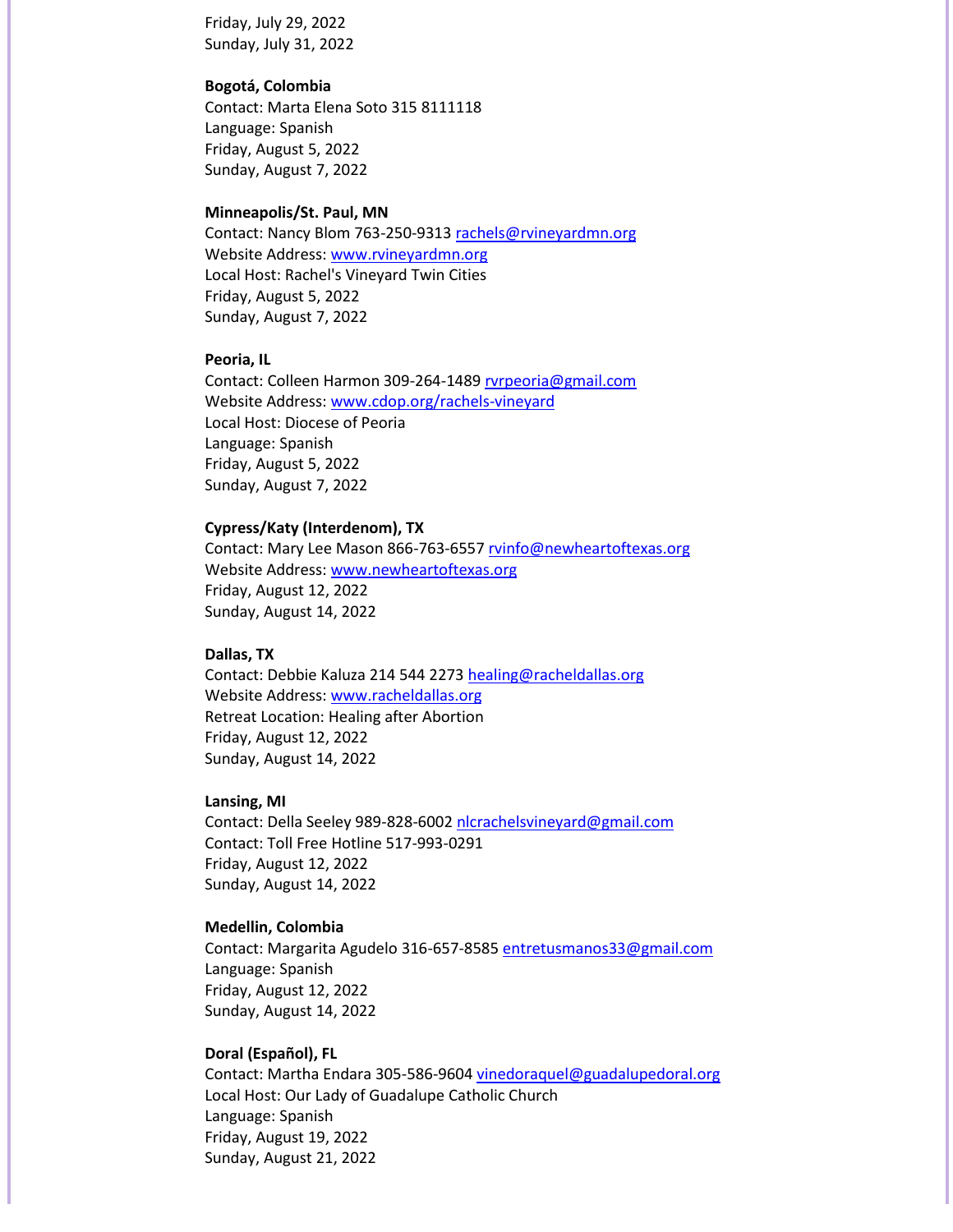#### **Georgetown (Interdenominational), DE**

Contact: Teresa Bolden 302-856-4344 [tbolden@sussexpregnancy.com](mailto:tbolden@sussexpregnancy.com) Friday, August 19, 2022 Sunday, August 21, 2022

#### **Houston, TX**

Contact: Cindy 713-825-0649 [cindy@rvhouston.org](mailto:cindy@rvhouston.org) Contact: Julie Fritsch 713-741-872[8 jkfritsch@archgh.org](mailto:jkfritsch@archgh.org) Contact: Zulema (Spanish Contact) 713-440-3443 [zgonzalez@archgh.org](mailto:zgonzalez@archgh.org) Website Address: [www.archgh.org/projectrachel](http://www.archgh.org/projectrachel) Local Host: Office of Pro-Life Activities, Archdiocese of Galveston-Houston Friday, August 19, 2022 Sunday, August 21, 2022

#### **Orlando, FL**

Contact: Carmen Claypoole : English & Spanish 407-222-8584 [projectrachel@cflcc.org](mailto:projectrachel@cflcc.org) Language: Spanish Friday, August 19, 2022 Sunday, August 21, 2022

#### **Hildesheim, Niedersachsen, Germany**

Contact: Anne Arthu[r amecarthur@yahoo.com](mailto:amecarthur@yahoo.com) Contact: Christiane Kurpik +49-(0)5121-133761 [rachelsweinberg@email.de](mailto:rachelsweinberg@email.de) Contact: Gabriele Huter-Ramm +49(0)6201–392219 [g.hueter-ramm@aktion](mailto:g.hueter-ramm@aktion-leben.de)[leben.de](mailto:g.hueter-ramm@aktion-leben.de) Website Address: [www.rachelsweinberg.de](http://www.rachelsweinberg.de/) Local Host: Gemeinschaft Jakobsbrunnen Language: German Thursday, August 25, 2022 Saturday, August 27, 2022 \*\*Note: Retreat held in Weinheim

#### **Wiesbaden, HES, Germany**

Contact: Gabriele Huter-Ramm +49 0 6201 39 22 19 [g.hueter@aktion-leben.de](mailto:g.hueter@aktion-leben.de) Language: English Thursday, August 25, 2022 Saturday, August 27, 2022

#### **Central Texas (Interdenominational), TX**

Contact: Lovette Vassar 254-702-672[3 abortionrecovery@hopepc.com](mailto:abortionrecovery@hopepc.com) Contact: Susie Wilde 254-718-2823 [swilde58@gmail.com](mailto:swilde58@gmail.com) Local Host: Hope Pregnancy Centers, Inc Friday, August 26, 2022 Sunday, August 28, 2022

#### **Irapuato, MGJ, Mexico**

Contact: Luz Maria Martinez Arredondo 462-1535164 [lucy\\_maar@hotmail.com](mailto:lucy_maar@hotmail.com) Language: Spanish Friday, August 26, 2022 Sunday, August 28, 2022